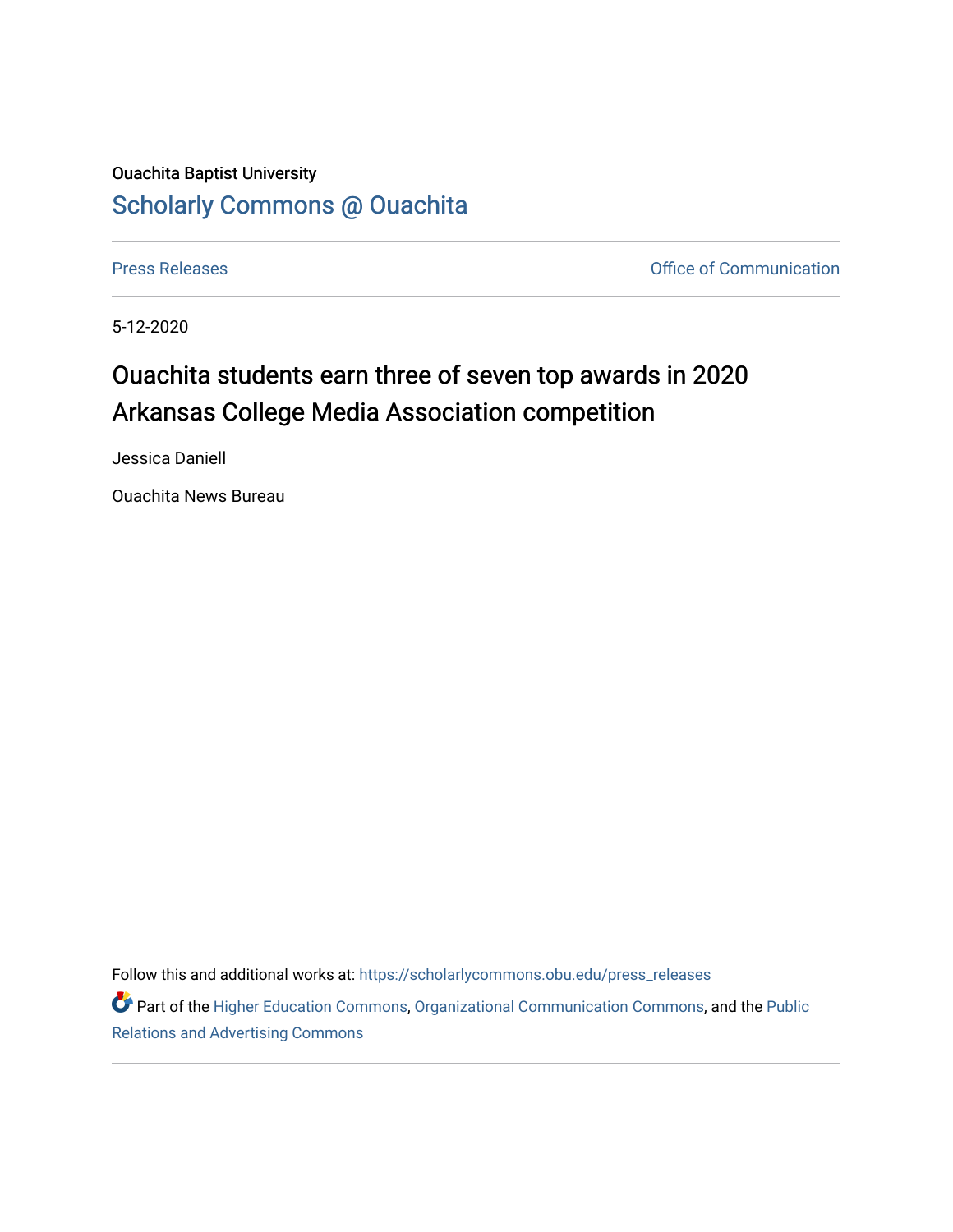

For immediate release

**Ouachita students earn three of seven top awards in 2020 Arkansas College Media Association competition**



*By Jessica Daniell*

May 12, 2020

For more information, contact OBU's news bureau at [newsbureau@obu.edu](mailto:newsbureau@obu.edu) or (870) 245-5208

ARKADELPHIA, Ark.— Ouachita Baptist University students earned 36 awards at the recent Arkansas College Media Association (ACMA) conference, three of which were awards in General Excellence for Yearbook of the Year, Yearbook Editor of the Year and Website Editor of the Year. The awards were three of seven overall General Excellence awards given to student publishing in news, magazine, yearbook, online,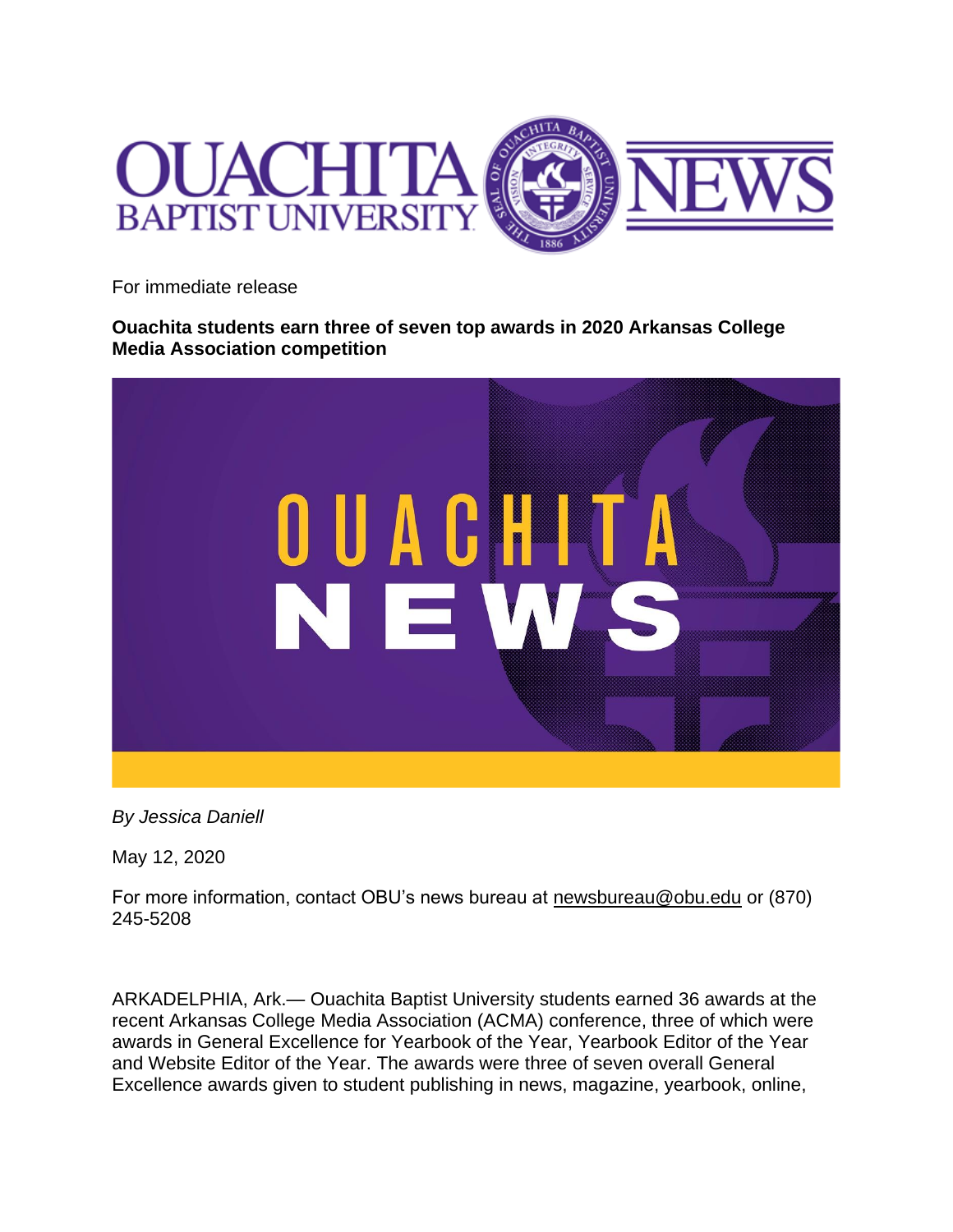radio and television divisions from two-year and four-year colleges and universities around the state.

Addy Goodman, a senior communications & media/communications studies and political science double major from Arkadelphia, Ark., was named Yearbook Editor of the Year for her work on the *Ouachitonian* yearbook, which earned Yearbook of the Year in General Excellence for the 2019 volume "Untold." Ethan Dial, a senior communications & media/multimedia journalism major from Little Rock, Ark., was named Website Editor of the Year for his work with *The Signal* student newspaper.

"I am extremely pleased with the General Excellence Award for the 2019 *Ouachitonian* yearbook," said Dr. Deborah Root, advisor for the *Ouachitonian* and professor of communications at Ouachita. "The book had a wonderful theme of telling the untold stories at Ouachita. From writing and design to photography and theme development, the staff did an excellent job of providing a look back at the year."





Addy Goodman **Ethan Dial** 

"I'm so excited for Addy to win this award," Root continued. "She had in her mind her goals for the book and worked to develop a theme and concept that was outstanding. Her leadership was amazing, and her professional approach to her responsibilities were admirable. She deserves this award for not only producing an outstanding yearbook, but for the leadership and process she provided for her staff."

Of the 25 individual awards the *Ouachitonian* staff received, 17 were claimed by Goodman.

"Working on the *Ouachitonian* as editor-in-chief has been a childhood dream of mine," Goodman said. "I used to read Ouachita yearbooks for fun as a child when my dad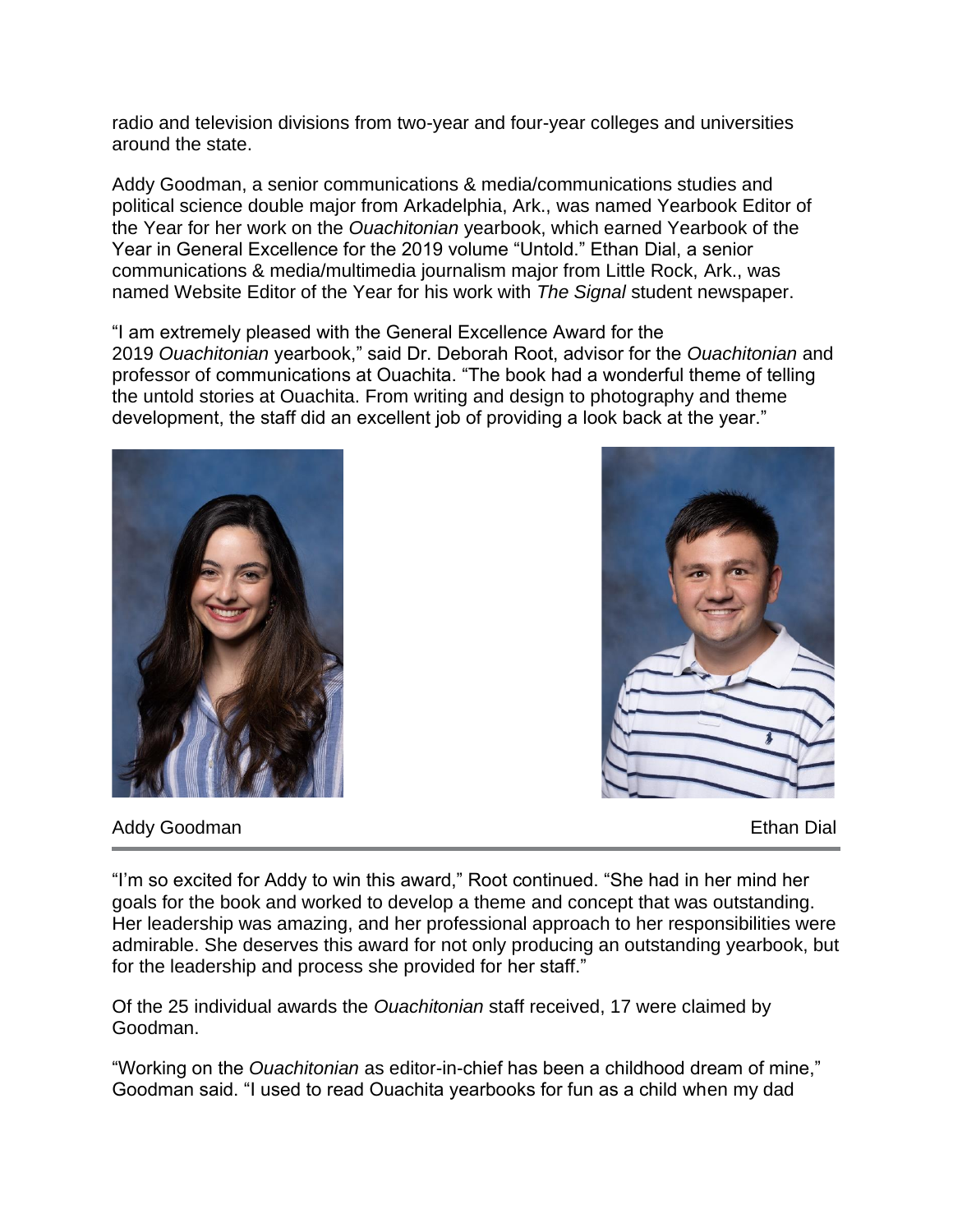would bring them home from work. When I was given the job last year, I knew it was a job I was going to dedicate my year to, as it was a dream finally come true.

"The *Ouachitonian* is a tangible book of moments and relationships – Ouachita captured into a few pages," she added. "I imagine my classmates opening up their yearbook years down the road to show their kids how precious life was here. I was so honored to play a part in that."

For Dial, the 2020 ACMA conference marked his third consecutive year to receive the Website Editor of the Year award for *The Signal*.

"It's a great honor to win an Editor of the Year award, but it's unprecedented to win it for three consecutive years," said Dr. Jeff Root, advisor for *The Signal* and dean of the School of Humanities. "Ethan transformed *The Signal* website his sophomore year, and he's continued to upgrade it with fresh ideas for the past two years. He's a tremendously talented young man, and we're excited to see what he'll achieve as an alumnus."

"It was such a pleasure telling Ouachita's stories, and some of my favorite moments were spent in the newsroom," Dial said. "I'm so grateful that I was able to capture just a bit of Ouachita's history and so proud of my staff who helped me accomplish a great newspaper."

ACMA *Ouachitonian* staff awards include:

- 1<sup>st</sup> place, Feature Layout for "Who's Who" Addy Goodman
- 1<sup>st</sup> place, Layout-Organization/Greek for "Rush" Addy Goodman
- 1<sup>st</sup> place, Student Life Layout for "Tiger Serve Day" Addy Goodman
- 1<sup>st</sup> place, Sports Layout for "Men's Basketball" Addy Goodman
- 1<sup>st</sup> place, Academics Writing for "Experience proven crucial, meaningful" Gracen Goudy, a junior communications & media/communications studies major from Benton, Ark.
- 1<sup>st</sup> place, Sports Writing for "Tigers march to conference championship undefeated" – Ben Swanger, a senior communications & media/sports media major from Forney, Texas
- 2<sup>nd</sup> place, Sports Photo for "Wrestling dominant photo" Alex Blankenship, a 2019 communications & media/communications studies graduate from Little Rock, Ark.
- 2<sup>nd</sup> place, Layout-Organization/Greek for "Women of EEE" Addy Goodman
- 2<sup>nd</sup> place, Portrait Layout for "Junior Portraits" Addy Goodman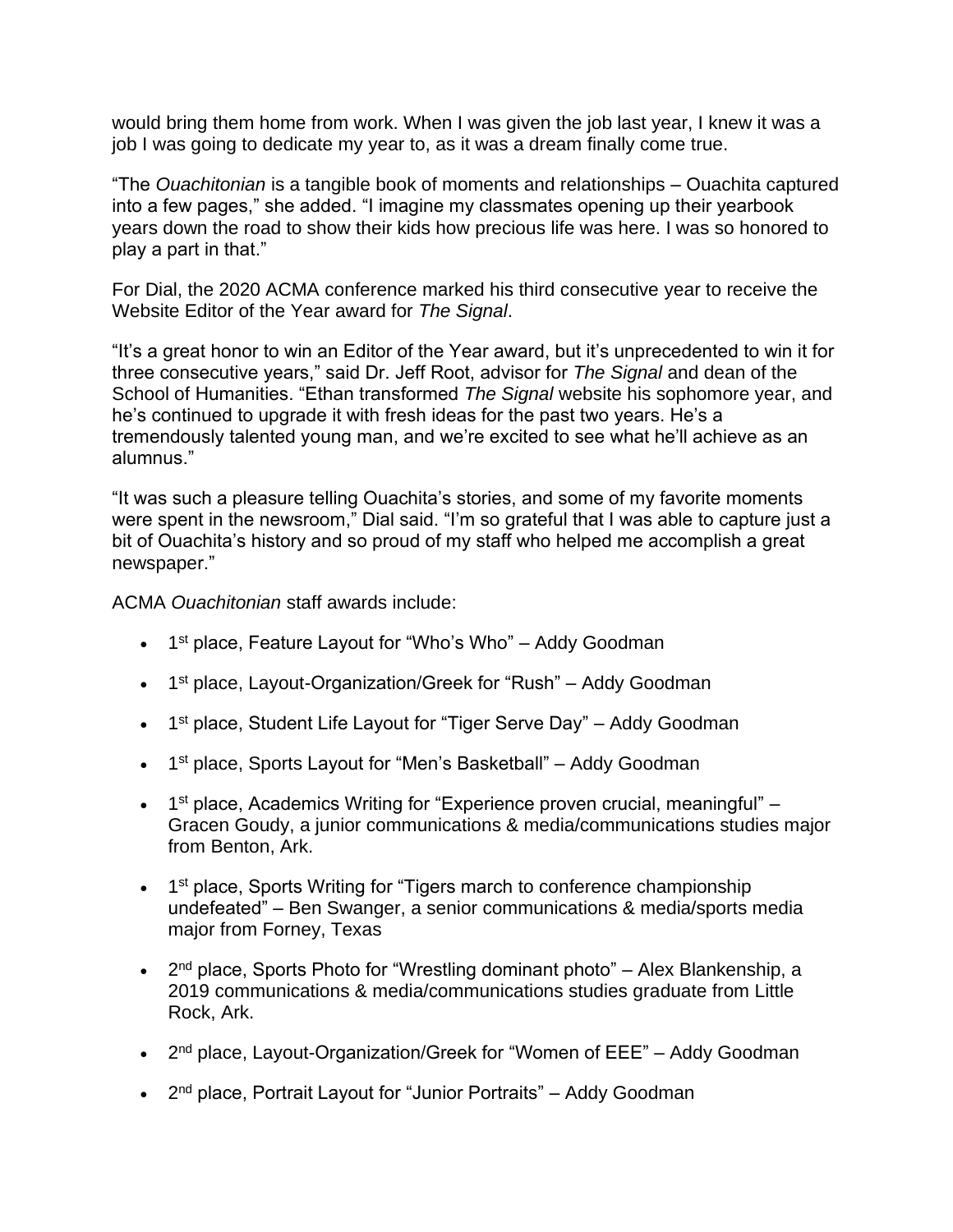- $\bullet$  2<sup>nd</sup> place, Academics Writing for "Passion found in God's calling" Ashly Stracener, a senior communications & media/strategic communications and English double major from Cabot, Ark.
- 2<sup>nd</sup> place, Feature Photo for "Catie Shirley" Justin Trostle, a senior music industry major from El Dorado, Ark.
- 3<sup>rd</sup> place, Cover for "Y1-Yearbook Cover" Addy Goodman
- 3<sup>rd</sup> place, Divider for "People Divider" Addy Goodman
- 3<sup>rd</sup> place, Closing for "Closing" Addy Goodman
- 3<sup>rd</sup> place, Endsheets for "Endsheets" Addy Goodman
- 3<sup>rd</sup> place, Feature Layout for "A Spirit of Diligence and Passion" Addy Goodman
- 3<sup>rd</sup> place, Academic Layout for "Fine Art Music" Addy Goodman
- 3<sup>rd</sup> place, Layout-Organization/Greek for "Men of Eta Alpha Omega" Addy Goodman
- 3<sup>rd</sup> place, Student Life Layout for "Tiger Tunes" Addy Goodman
- 3<sup>rd</sup> place, Sports Writing for "Lady Tigers prove talent on the court, forceful"– Ben Swanger, a senior communications & media/sports media major from Forney, Texas
- Honorable Mention, Writing-Organization/Greek for "Hands on learning" Caleb Byrd, a senior communications & media/integrated communications, political science and Spanish triple major from Little Rock, Ark.
- Honorable Mention, Introduction Theme Page/Opening for "Untold Theme + Title Page" – Addy Goodman
- Honorable Mention, Divider for "Student Life Divider" Addy Goodman
- Honorable Mention, Academic Layout for "Humanities" Addy Goodman

ACMA *Signal* staff awards include:

- 2<sup>nd</sup> place, Meeting/Speech for "Board of Trustees meets about strategic plans" Sara Patterson, a junior English major from Wylie, Texas
- 3<sup>rd</sup> place, Personality Profile for "Goodman and Tucker tackle Ouachita tradition" – Caity Hatchett, a junior history and communications & media/sports media major from Keithville, La.